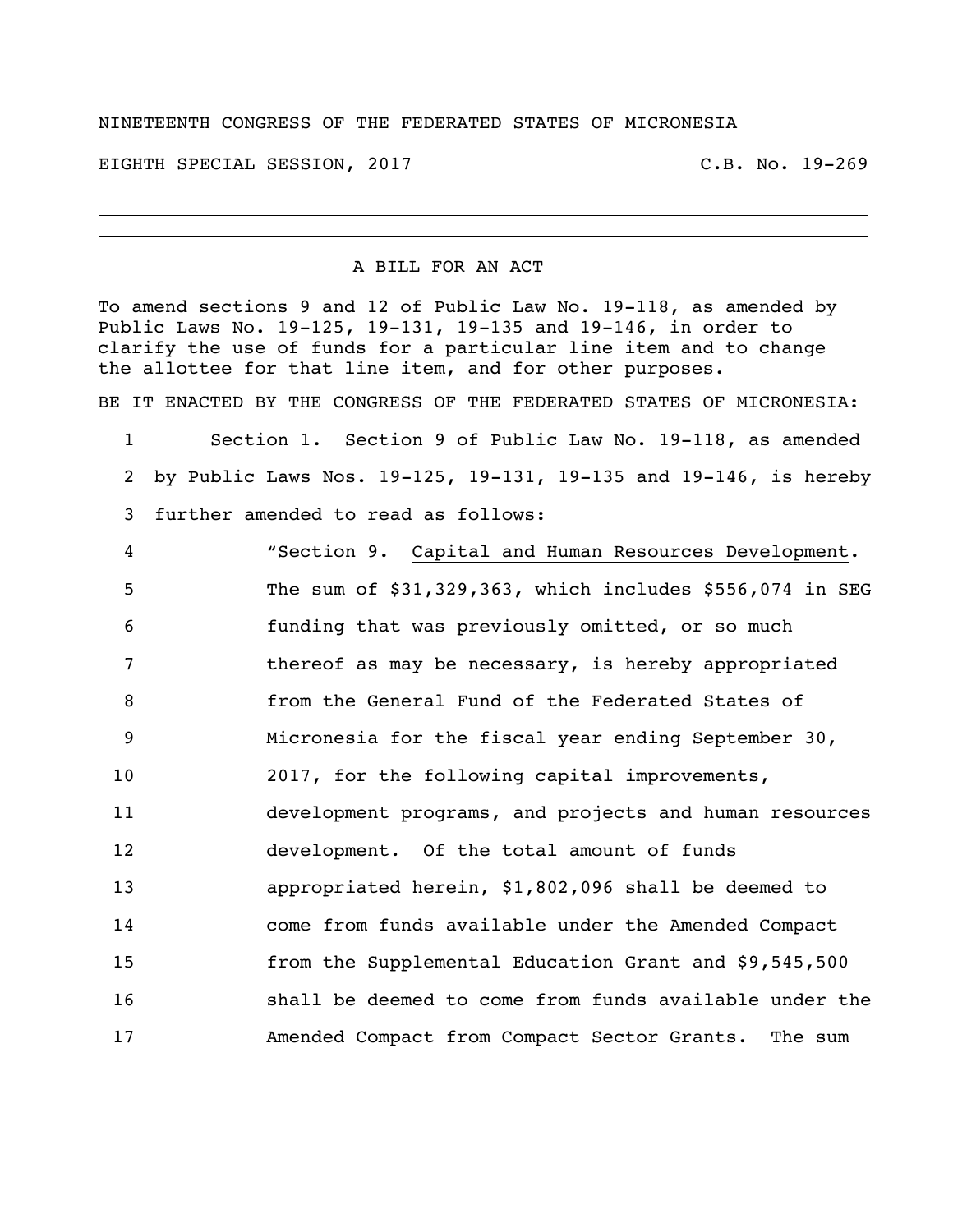| 1              | appropriated by this section shall be apportioned as  |
|----------------|-------------------------------------------------------|
| $\overline{c}$ | follows:                                              |
| 3              | (1) College of Micronesia - FSM.                      |
| 4              | (a) College of Micronesia-FSM $\frac{1}{2}$ 3,800,000 |
| 5              | (b) FSM Fisheries and Maritime                        |
| 6              | Institute (FMI)<br>833,915                            |
| 7              | (c) College of Micronesia-FSM SEG                     |
| 8              | 689,948                                               |
| 9              | (d) COM-FSM Infrastructure                            |
| 10             | Improvement<br>8,545,500                              |
| 11             | (2) Department of Finance and Administration          |
| 12             | (a) FSM Warehouse Lease and                           |
| 13             | Maintenance<br>100,000                                |
| 14             | 15,000<br>(b) PCD Awareness Initiative                |
| 15             | (c) Staff Upgrade<br>$-0-$                            |
| 16             | (3) Department of Resources and Development           |
| 17             | (a) FSM Association of Chamber of                     |
| 18             | Commerce/Support to COC<br>67,000                     |
| 19             | (b) State Trade Fairs Enhancing                       |
| 20             | Value Addition<br>$-0-$                               |
| 21             | R&D SNLC<br>50,000<br>(C)                             |
| 22             | (d) FSM Tourism Development Framework<br>$-0-$        |
| 23             | (e) National Trade Facilitation                       |
| 24             | $-0-$                                                 |
| 25             | (f) Food Security Production<br>$-0-$                 |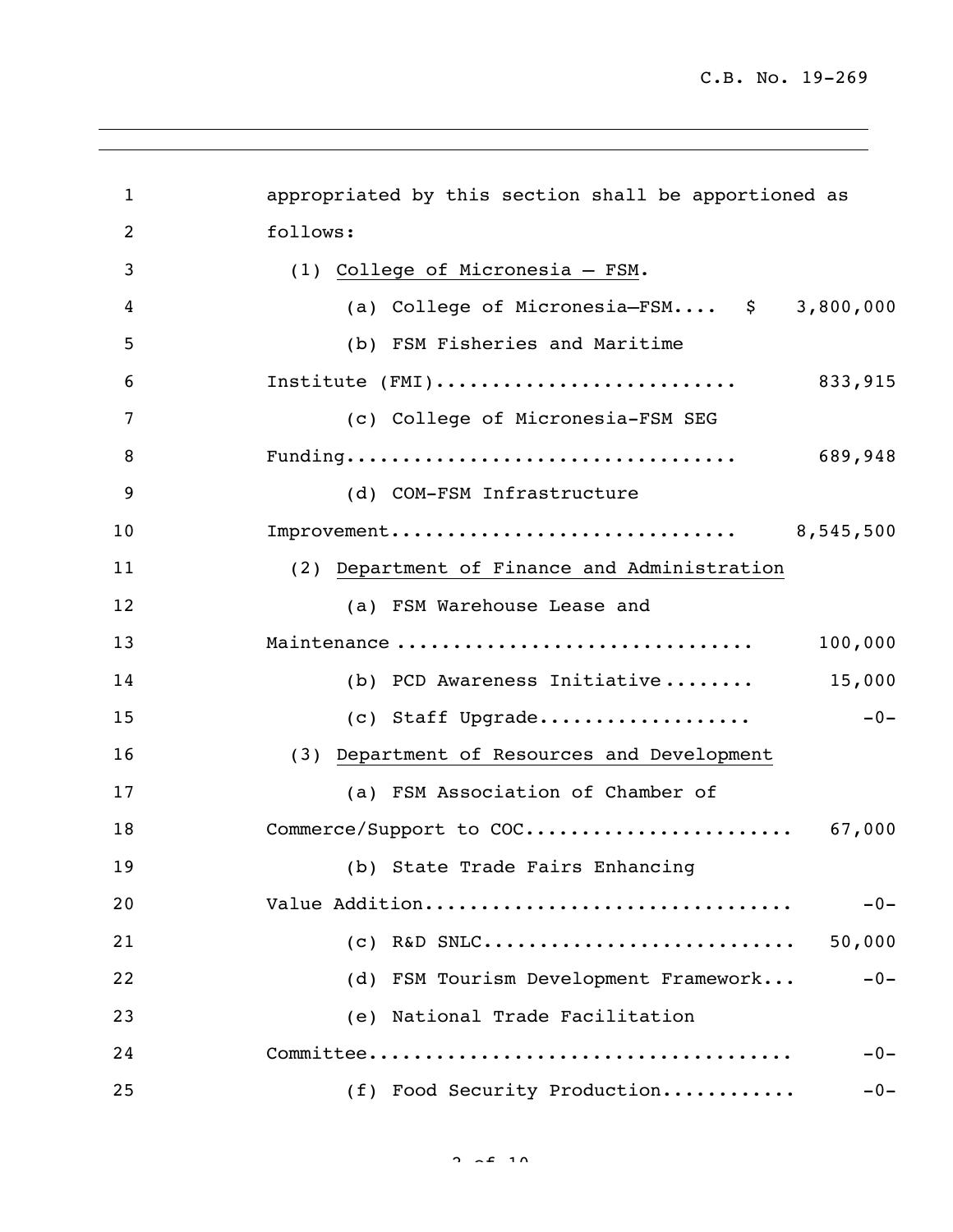C.B. No. 19-269

| $\mathbf{1}$   | (g) Secretariat/Hosting Conference,                     |
|----------------|---------------------------------------------------------|
| $\overline{2}$ | Equipment/Materials\$<br>$-0-$                          |
| 3              | (h) Implement National Tourism                          |
| 4              | $-0-$<br>Policy/Tourism Investment Plan                 |
| 5              | (i) Assistance to states for Tourism                    |
| 6              | Investment Plan Implementation to be divided as         |
| 7              |                                                         |
| 8              | [(j)] (i) Yap State[; PROVIDED THAT,                    |
| 9              | $$120,000$ of the $$500,000$ is earmarked for           |
| 10             | "Yap Destination Marketing Plan                         |
| 11             | Project"]<br>500,000                                    |
| 12             | a. Yap Destination Marketing                            |
| 13             | Plan Project 120,000                                    |
| 14             | b. Other Yap Tourism Projects,                          |
| 15             | provided that the fund shall                            |
| 16             | 380,000<br>not be used for travel                       |
| 17             | 500,000<br>(ii) Kosrae State                            |
| 18             | 500,000<br>(iii) Pohnpei State                          |
| 19             | 500,000<br>$(iv)$ Chuuk State                           |
| 20             | $[+k)$ ](j) Phase II Foreign Investment Review<br>$-0-$ |
| 21             | $[\frac{1}{1}]$ (k) Fortieth Session of the Governing   |
| 22             | Council of International Fund for                       |
| 23             | Agriculture Development<br>8,827                        |
| 24             | [(m)](1) National Coastal Fisheries                     |
| 25             | Monitoring Team: Ongoing Monitoring                     |

 $2.69 \times 10^{-10}$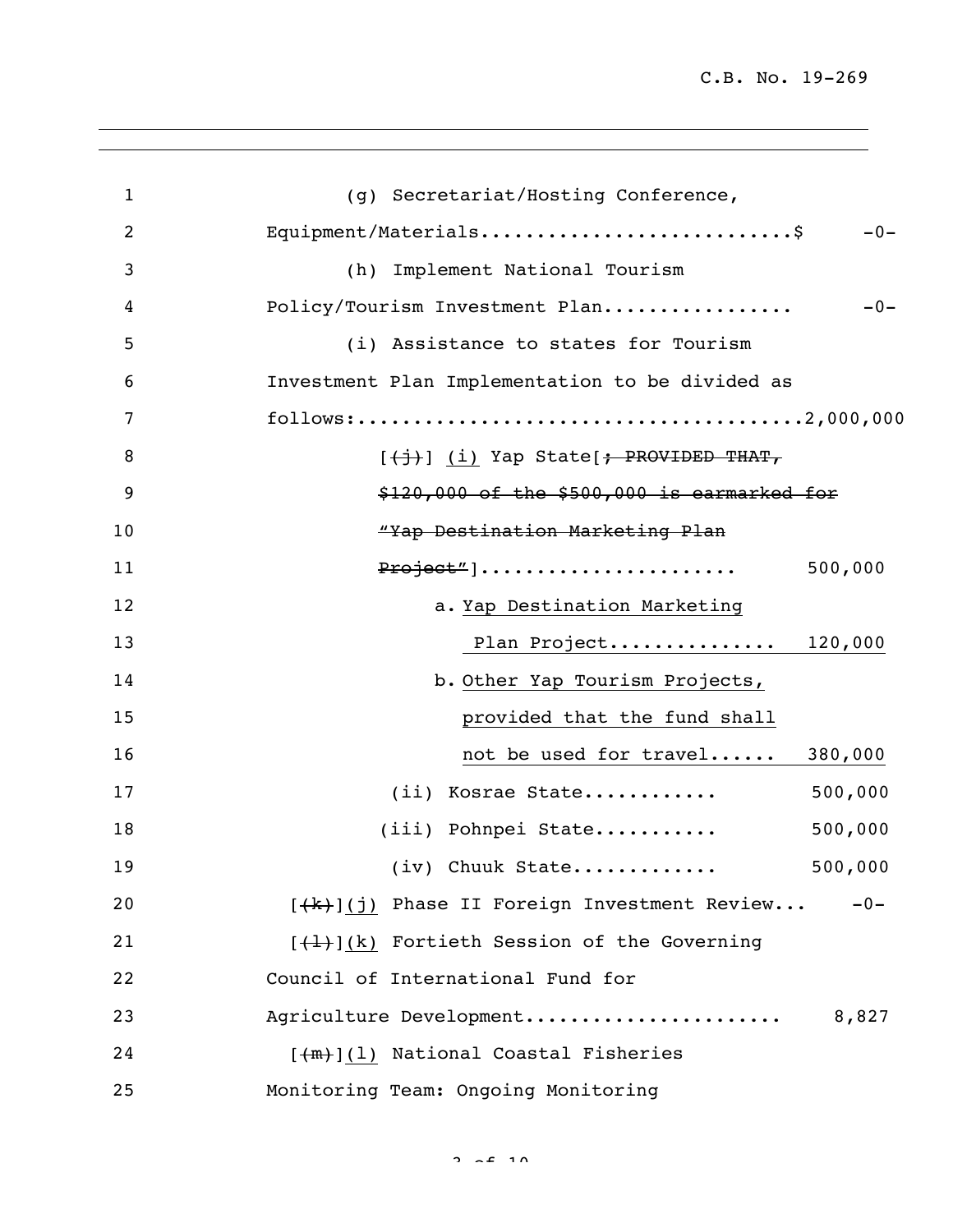C.B. No. 19-269

| $\mathbf{1}$   | Program, Assess Impacts of CEAFM                               |
|----------------|----------------------------------------------------------------|
| $\overline{2}$ | Program and Climate Change\$<br>13,736                         |
| 3              | $-0-$<br>$[+n]$ (m) Civil Organization & NGOs                  |
| 4              | 50,000<br>[(0)](n) Chamber of Commerce: Chuuk State            |
| 5              | 50,000<br>[(p)](o) Chamber of Commerce: Kosrae State.          |
| 6              | 50,000<br>[(g)](p) Chamber of Commerce: Pohnpei State          |
| 7              | 50,000<br>[ <del>(r)</del> ](q) Chamber of Commerce: Yap State |
| 8              | (4) Department of Transportation,                              |
| 9              | Communications and Infrastructure                              |
| 10             | (a) Operation and Dry-Docking of                               |
| 11             | Caroline Voyager and Navigator  1,200,000                      |
| 12             | (b) Capital Improvement Project:                               |
| 13             | Chuuk- Weno Secondary Road and Heavy                           |
| 14             | Equipment Purchase.<br>300,000                                 |
| 15             | (c) Capital Improvement Project:                               |
| 16             | 300,000<br>Kosrae- Walung Water Channel                        |
| 17             | (d) Capital Improvement Project:                               |
| 18             | 300,000<br>Pohnpei: Capital Road Improvement                   |
| 19             | (e) Capital Improvement Project:                               |
| 20             | Yap - Preparation for the 2018                                 |
| 21             | Micro Games<br>300,000                                         |
| 22             | (f) Outer Island Airport 1,000,000                             |
| 23             | (q) FSM National Government Computer                           |
| 24             | 277,420                                                        |
| 25             | (5) Department of Justice                                      |

 $4 \times 2 \times 10$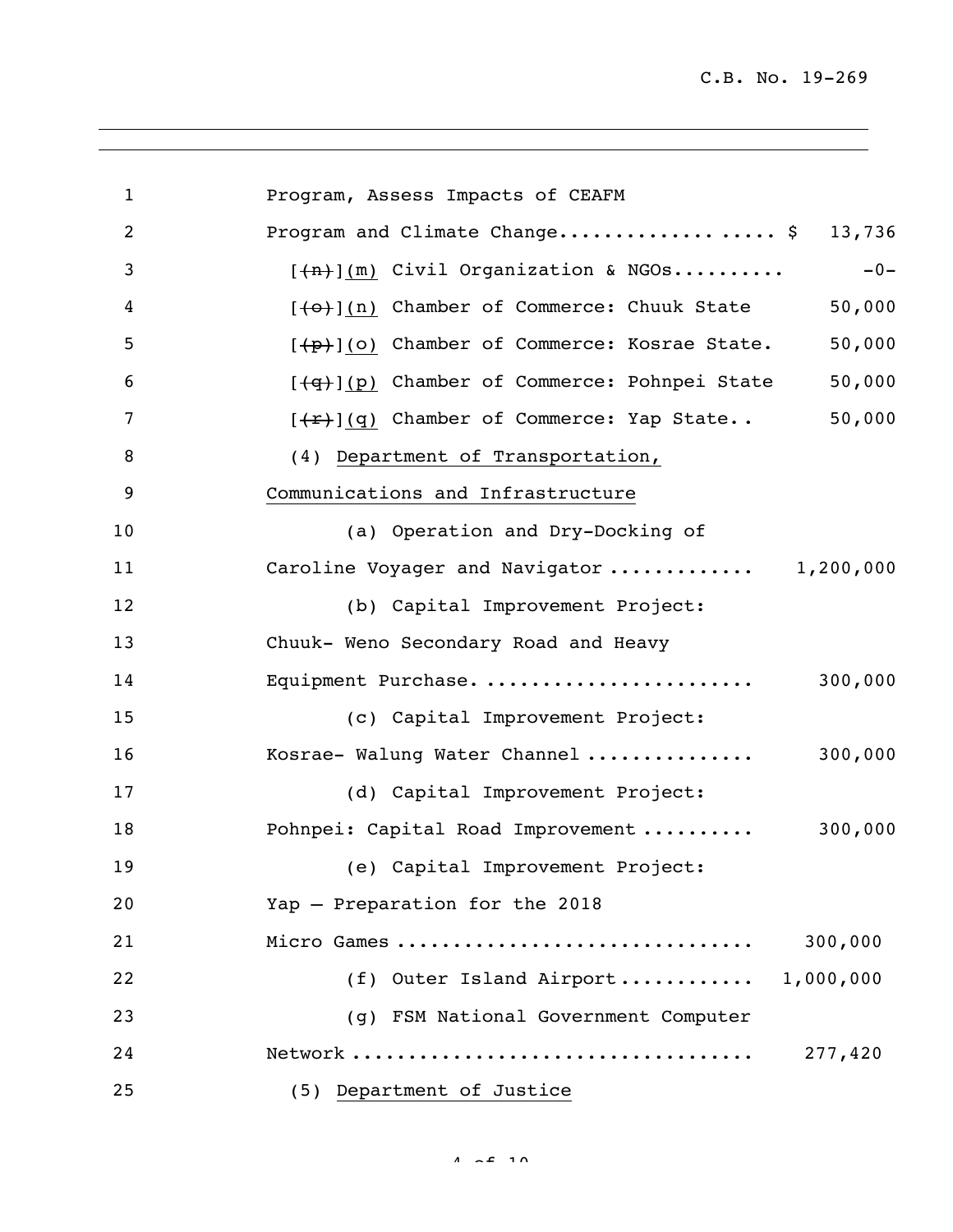| $\mathbf{1}$   | (a) Slipping of FSS Independence\$ 750,000        |
|----------------|---------------------------------------------------|
| $\overline{2}$ | (b) Satellite Phone and Usage Billings<br>$-0-$   |
| 3              | (c) Patrol Boats Major Maintenance                |
| 4              | 125,000                                           |
| 5              | (d) Anti-Human Trafficking Enforcement,           |
| 6              | Campaign, and Investigation 100,000               |
| 7              | (6) Office of Environment & Emergency Management  |
| 8              | (a) Fostering Sustainable Solid                   |
| 9              | Waste Management<br>$-0-$                         |
| 10             | President's Office<br>(7)                         |
| 11             | (a) FSM Trust Fund 7,500,000                      |
| 12             | National Staff Upgrading<br>$-0-$<br>(b)          |
| 13             | (c) FSM Economic Develop. Project<br>$-0-$        |
| 14             | Implementation of ODA Policy 50,000<br>(d)        |
| 15             | 2016 Development Partners Meeting<br>$-0-$<br>(e) |
| 16             | Compact Review Committee 50,000<br>(f)            |
| 17             | Printing of Ballots for<br>(q)                    |
| 18             | 8,390<br>Constitutional Question                  |
| 19             | (8) National Election                             |
| 20             | (a) Voter ID Card and New Voter                   |
| 21             | Registration Project 50,000                       |
| 22             | (9) Department of Health and Social Affairs       |
| 23             | (a) Health Services Special                       |
| 24             | 58,000                                            |
| 25             | (b) Environment: Food & Water Lab                 |

 $E = \alpha E$  10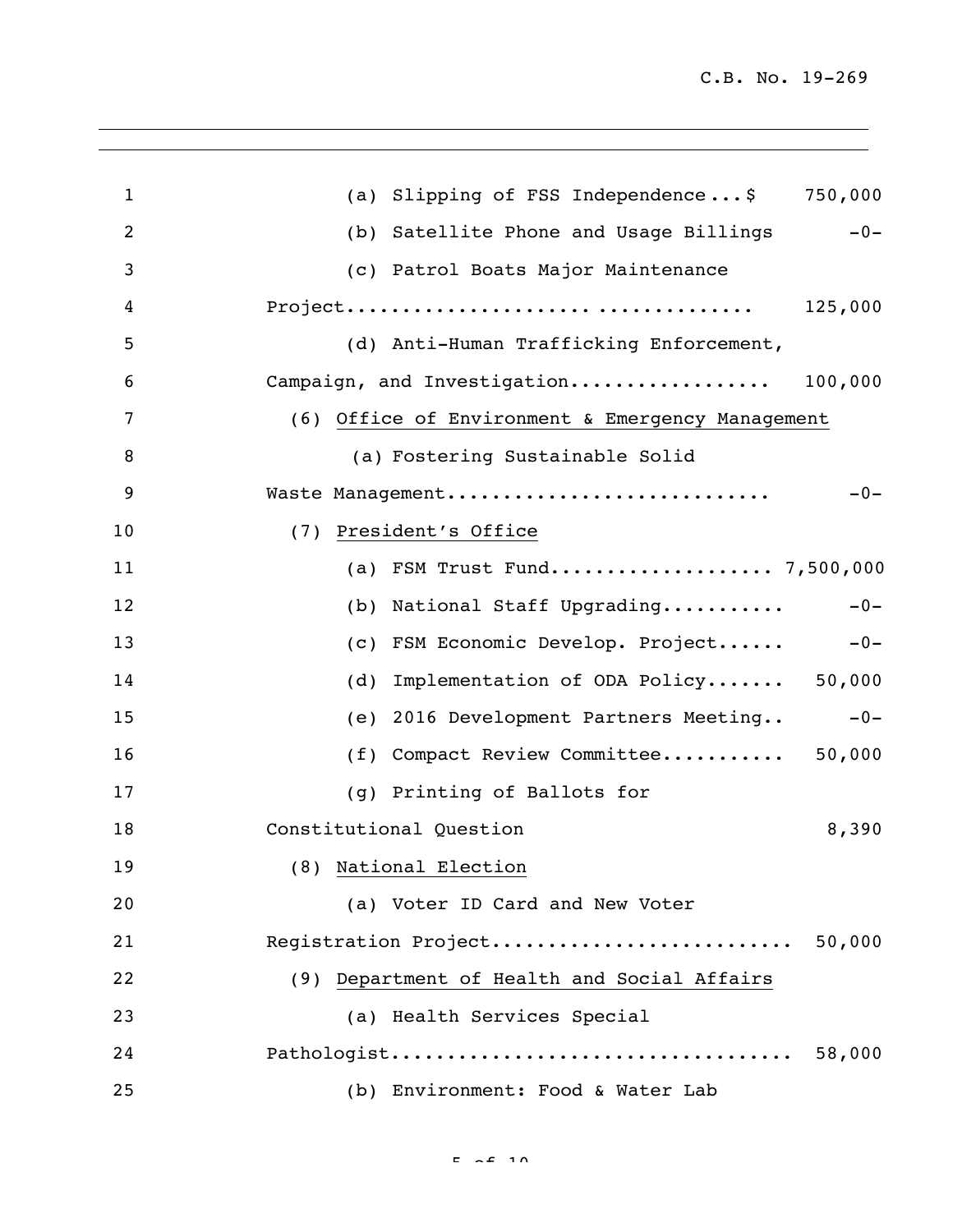| $\mathbf{1}$ |                                                   |
|--------------|---------------------------------------------------|
| 2            | Medical Specialist Team 195,000<br>(C)            |
| 3            | Health data management 208,500<br>(d)             |
| 4            | Chuuk Food Safety Office 50,000<br>(e)            |
| 5            | Doctors: Foundation Project 127,500<br>(f)        |
| 6            | (g) MOE-BHWP Med 20,000                           |
| 7            | (10) Department of Education                      |
| 8            | (a) National Dept. of Education- 3                |
| 9            | Initiatives Projects 404,792                      |
| 10           | (b) Data collection & reporting                   |
| 11           | (SEG Initiative) 556,074                          |
| 12           | (c) Teacher and Principal Academies               |
| 13           | (SEG Initiative)<br>556,074                       |
| 14           | 260,000<br>(d) Aid to COM-FSM Students            |
| 15           | (11) Insurance Board                              |
| 16           | (a) Improve and Strengthen the                    |
| 17           | Country's Insurance Statutory and                 |
| 18           | Regulatory Framework<br>50,000                    |
| 19           | (b) In-House Consultant/ On Site                  |
| 20           | Examination and Investigation of Affairs          |
| 21           | of Captive Insurance<br>$-0-$                     |
| 22           | (12) Other Capital and Human Resource Development |
| 23           | (a) FSM Mission Repair and Maintenance<br>$-0-$   |
| 24           | (b) State Judiciaries: Renovation of              |
| 25           | Chuuk State Supreme Court<br>25,000               |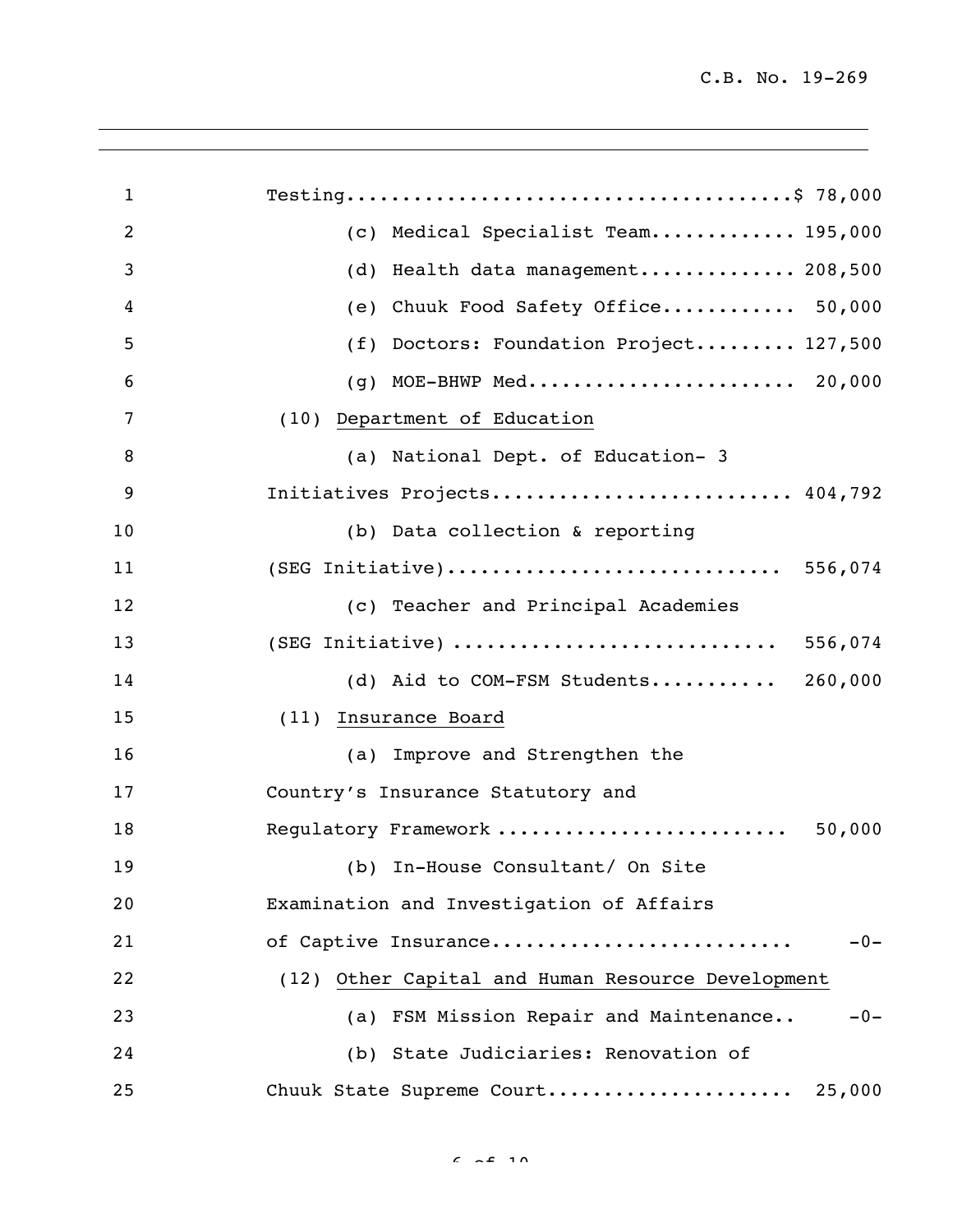(c) Upgrade: FSM internet to fiber optic..........................................\$ -0- (d) Congress Committee Room renovations.................................... 105,687" Section 2. Section 12 of Public Law No. 19-118, as amended by Public Laws Nos. 19-125 and 19-135, is hereby further amended to read as follows: "Section 12. Allotment and Management of Funds 9 and Lapse Dates. 10 (1) General provisions. (a) All funds appropriated by this act shall be allotted, managed, administered and accounted for in accordance with applicable law, including, but not limited to, the Financial Management Act of 1979. (b) The allottees shall be responsible for ensuring that these funds, or so much thereof as may be necessary, are used solely for the purposes specified in this act, and that no obligations are incurred in excess of the sums appropriated. (2) Allottees. The allottees of the funds appropriated by this act are as follows: (a) Section 2 - the allottee of these funds shall be the President of the Federated States of Micronesia; (b) Section 3 - the allottee of these funds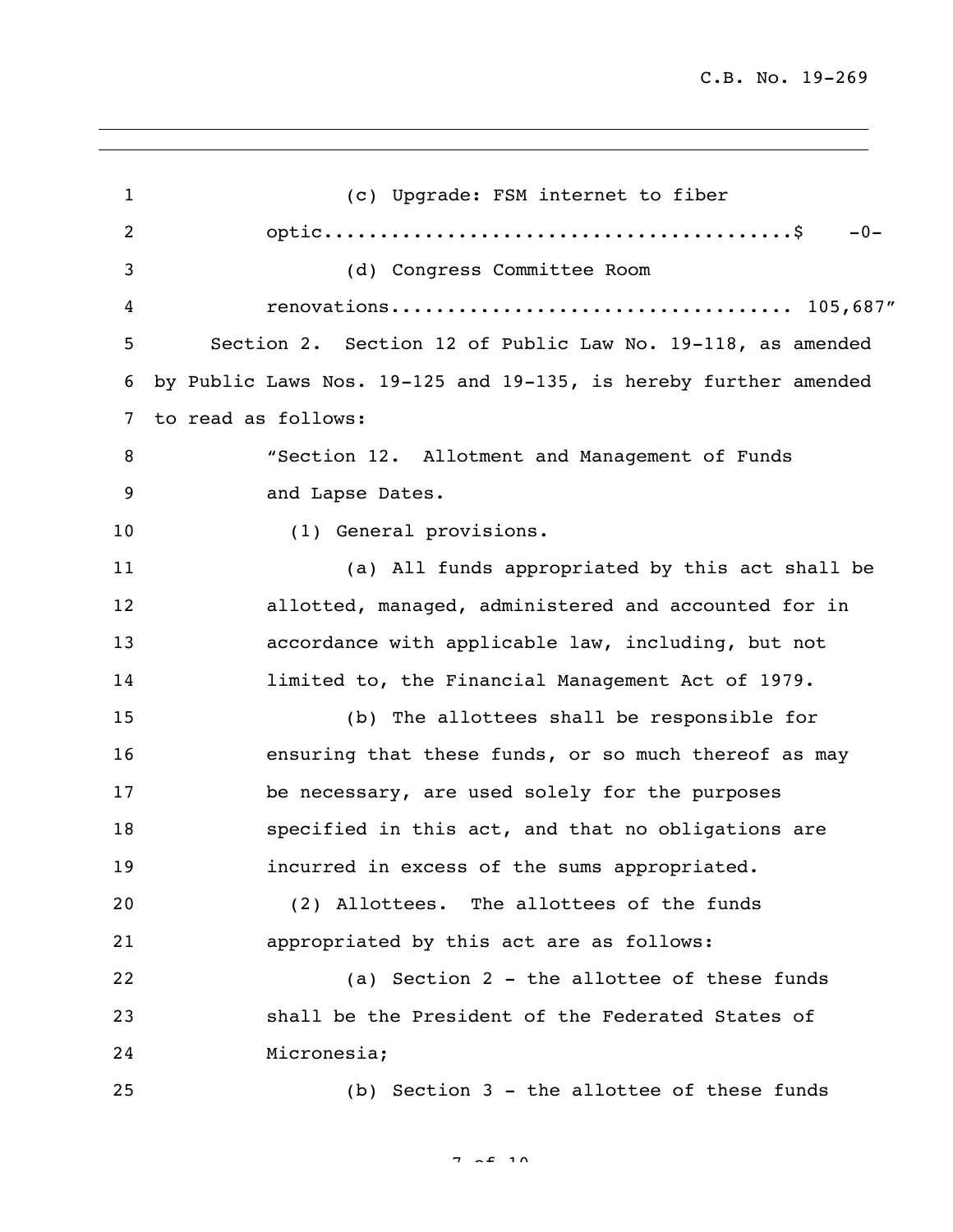```
1 shall be the Speaker of the Congress of the Federated 
2 States of Micronesia;
3 (c) Section 4 – the allottee of these funds 
4 shall be the Chief Justice of the Supreme Court of the 
5 Federated States of Micronesia;
6 (d) Section 5 – the allottee of these funds 
7 shall be the Public Auditor of the Federated States of 
8 Micronesia:
9 (e) Sections 6 through 9 - the allottee 
10 of these funds shall be the President of the 
11 Federated States of Micronesia; PROVIDED, 
12 HOWEVER, that for the following subsections of 
13 sections 8 through 9 of this act:
14 (i) Section 8(1)(g)(ii) – the
15 allottee of these funds shall be the Chair of 
16 the Joint Committee on Compact Review and
17 Planning (JCRP);
18 (ii) Section 8(6)(g) – the allottee
19 shall be the President of the College of 
20 Micronesia – FSM;
21 (iii) Section 8(6)(h) through (i) –
22 allottee of thse funds shall be the Governor of 
23 Chuuk State.
24 (iv) Section 8 (9)(a) through (v) –
25 the allottee of these funds shall be the Speaker
```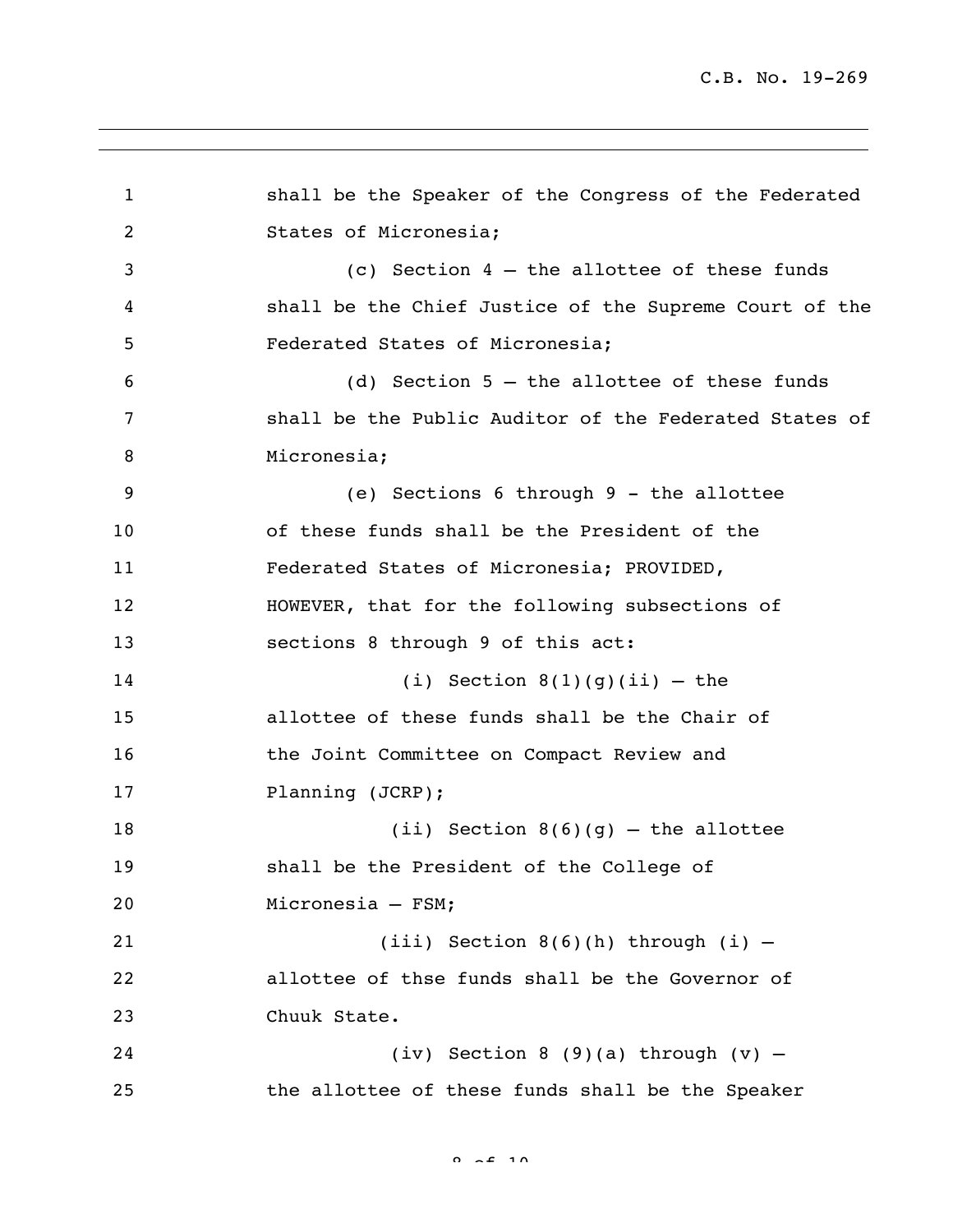of the Congress of the Federated States of Micronesia; (v) Section 8(12)(a) through (d) - the allottee of these funds shall be the Chief Justice of the respective State Supreme Court; (vi) Section 8(12)(o) – the allottee of these funds shall be the Governor of the **8** respective States; (vii) Section 8(12)(p) – the allottee of these funds shall be the Governor of the 11 State of Yap; (viii) Section 9(1)(a) through (c) - the allottee of these funds shall be the President of the College of Micronesia-FSM; 15 (ix) Section  $9(3)(i)(i) -$  the allottee of these funds shall be the Governor of 17 the State of Yap;  $[\frac{ix}{x}](x)$  Section 9(4)(b) through (e) – the allottee of these funds shall be the 20 Governor of the respective States;  $[\frac{4x}{x}]$ (xi) Section 9(12)(b) – the allottee of these funds shall be the Chief Justice of the Chuuk State Supreme Court.  $[\frac{4x_i}{3}]$ (xii) Section 9(12)(d) – the allottee of these funds shall be the Speaker of the

 $0.2510$